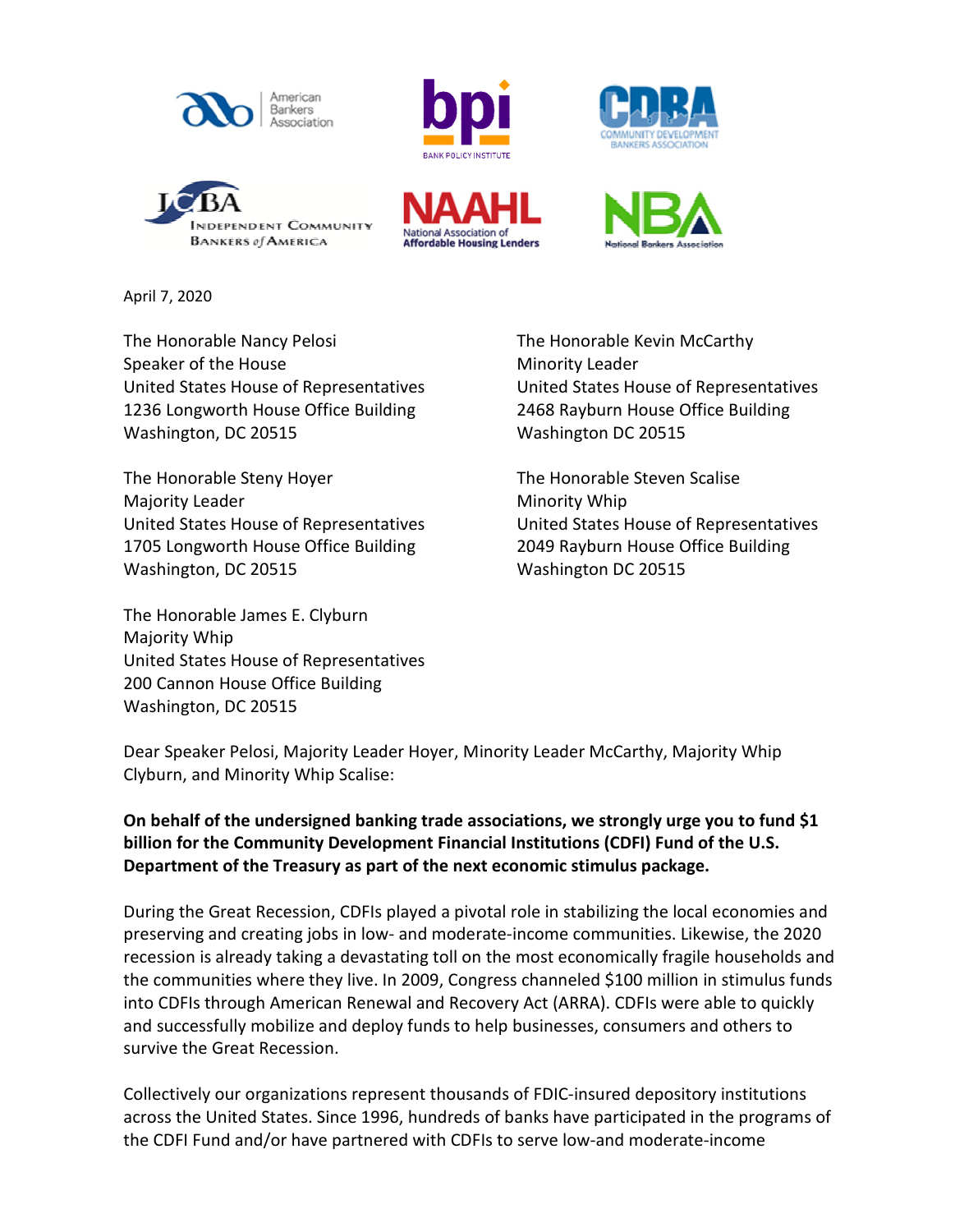communities. The programs of the CDFI Fund have a documented record of creating impact. They are invaluable in helping banks find ways to serve credit markets and communities that otherwise might not be served.

The \$1 billion request is modest relative to the size and scope of the CDFI industry. Currently, there are 1,131 CDFIs that collectively total \$211 billion in total assets with total outstanding portfolios of \$158.7 billion. The \$1 billion request represents a modest 0.47% of total CDFI industry assets. This capital, however, is critically important at this time. The monies will leverage up to 12-times (\$12 billion) the \$1 billion in private capital that will be channeled to local businesses, nonprofits, and others to help recover the devastating effects of the recession and begin rebuilding.

The CDFI Fund and CDFIs are one of the Federal Government's best market-based strategies for leveraging and channeling needed resources to our most distressed communities.

**In the interests of promoting economic stabilization, job preservation and creation, and addressing community needs in the hardest hit urban, rural and Native American communities, we strongly urge you to allocate \$1 billion in stimulus funding to the CDFI Fund.** 

Sincerely,

American Bankers Association 1120 Connecticut Avenue, NW Washington, DC 20036 *[www.aba.com](http://www.aba.com/)*

Bank Policy Institute 6000 13th Street, NW, Suite 400 Washington, DC 20005 *[www.bpi.com](http://www.bpi.com/)*

Community Development Bankers Association 1444 I Street, NW, Suite 201 Washington, DC 20005 *[www.cdbanks.org](http://www.cdbanks.org/)*

Independent Community Bankers of America 1615 L Street, NW, Suite 900 Washington, DC 20036 *[www.icba.org](http://www.icba.org/)*

National Association of Affordable Housing Lenders 1025 Connecticut Ave, NW, Suite 710 Washington, DC 20036 *www.naahl.org*